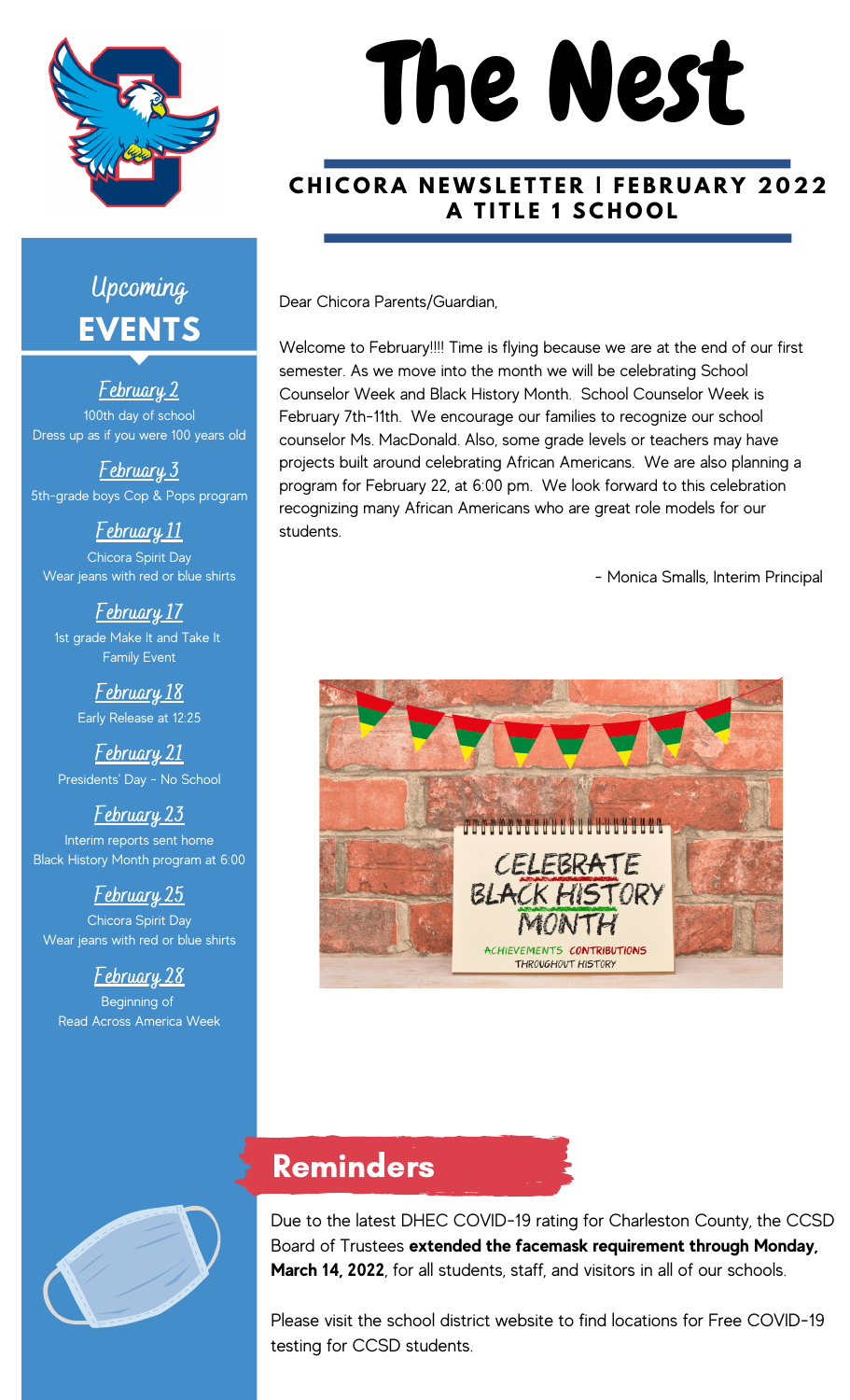#### Nurse

Please remember to get at least 8 hours of rest each night. This helps the immune system to work at peak level along with keeping the student alert and ready to learn. Let's turn off the devices in a timely manner and make sure that nighttime rest becomes a nighttime routine. I have seen an uptick of tired students in the Nurses Office.

#### Parent Advocate

February is going to be a great month! We have a Cops & Pops program on the 3rd of this month. This program is for 5th-grade boys and their male counterparts. We also have a very spectacular Black History Month program scheduled for the 23rd. Students across all grade levels will be participating in this event. I often email the families about important information. I'm realizing that everyone doesn't get the emails. I am going to start broadcasting on Chicora's Facebook and Twitter pages. Please follow us on those platforms to stay updated! As always, please reach out to me if you need anything.

#### Guidance

February is all about self-love and self-esteem! It's important to model positive self-talk as the adults in our students' lives so they grow up feeling confident and with healthy self image. Instead of speaking negatively about ourselves, our February challenge is to speak out only positive things! Our kids hear everything we say (whether we realize it or not) so let's show them how to love themselves and speak kindly to themselves and others.

#### 1st Grade News

February is a pivotal time for first graders as we are diligently working to master both math and literacy standards. The literacy teachers, Ms. Heron and Mrs. Ricoma-Washington, are focused on writing development, comprehension strategies, grammar, and reading with fluency. They are also working on sight words and phonetical awareness. They have been working diligently to implement the EL curriculum with fidelity and the students are engaged and progressing nicely. In mathematics, Ms. Paige and Mrs. Eshleman are continuing to work with students in both the Bridges Number Corner and in the Bridges Mathematics curriculum, on the development and mastery of number sense, algebraic awareness, addition and subtraction, place value, and data analysis. We will start graphing and comparing data with students as we begin to study different kinds of penguins! Overall, we are having a blast down in the green hallway and our first graders are working hard to follow all of our SOAR expectations. Please make sure that your child is wearing a mask and has extra with them daily. Thank you!



#### **1st grade Make It and Take It Family Event**

All first-grade students and their families are invited to join the first-grade teachers are they read Pete the Cat and His Four Groovy Buttons. Then stick around for a fun craft. We can't wait to see you there. A flyer and email will be sent closer to the date with more information.

# 2nd Grade News

Second-grade students have kicked off the New Year with making growth on both their reading and math MAP tests! We will continue to work hard so that we will meet our MAP goals in the spring. In ELA, we are finishing up Module 2 by writing our personal narratives as a paleontologist. We will then celebrate all of our learning by presenting our narratives and then working as teams to dig for fossils. As we move into Module 3, we will begin studying how plants grow and survive. If you have any kind of plant at home, ask your child about what they know about it! In math, we are starting Unit 5. In this unit, we will be focusing on place value to one thousand. Our students are making 3-digit numbers by bundling popsicle sticks and unifix cubes, writing 3-digit numbers in written and expanded form, and adding 3 digit numbers together. At home, you can practice skip-counting by 10s and 100s to help your student in this unit! We are also studying money in Unit 5. Our students will understand the value of different coins and learn how to make a \$1.00 in different ways. We are excited to see our 2nd graders SOAR through these next units and modules!